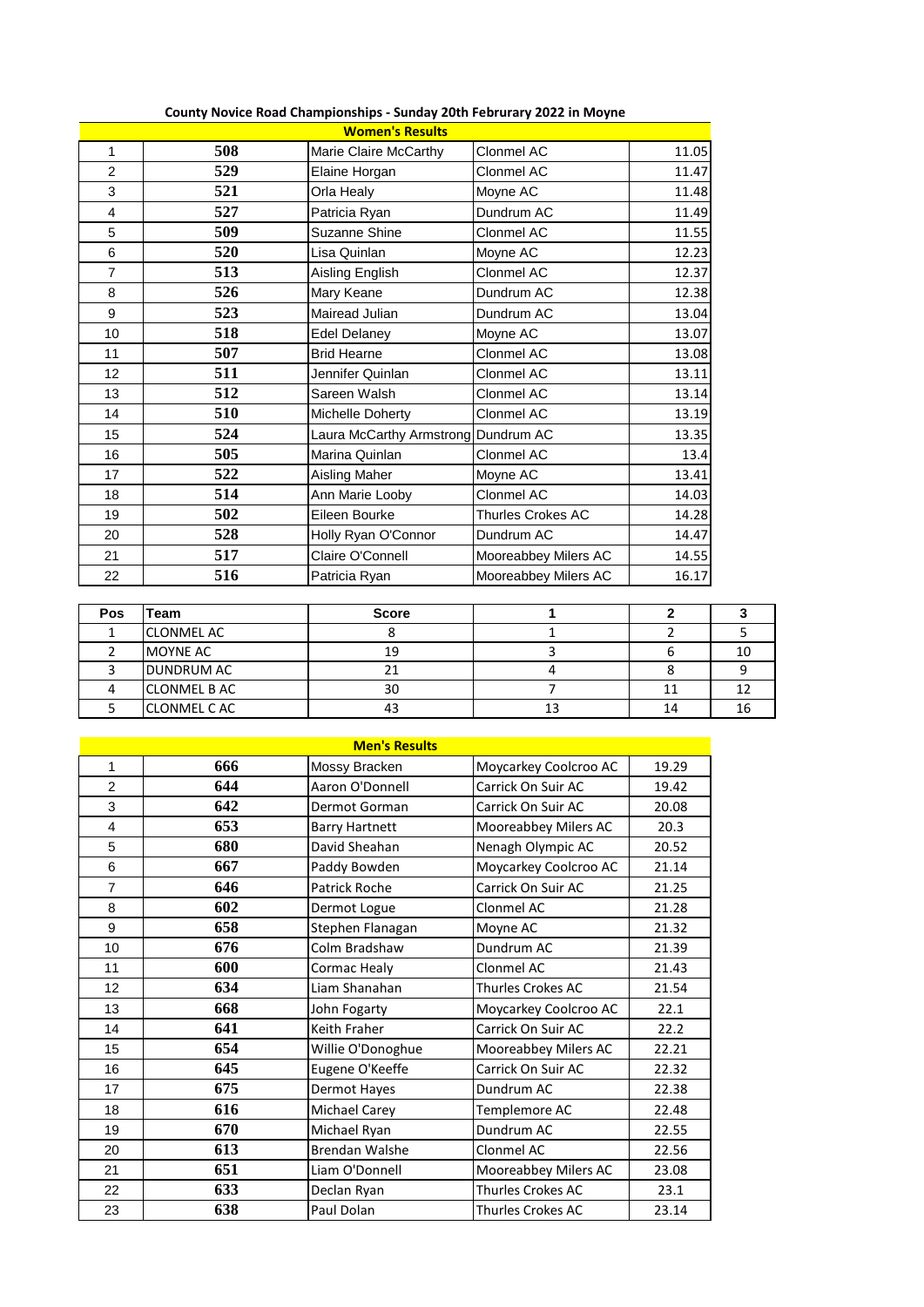| 24             | 660                  | <b>Brian Carroll</b>   | Moyne AC              | 23.23        |                |    |
|----------------|----------------------|------------------------|-----------------------|--------------|----------------|----|
| 25             | 650                  | Ger Hanley             | Mooreabbey Milers AC  | 23.27        |                |    |
| 26             | 647                  | Damien Holian          | Mooreabbey Milers AC  | 23.3         |                |    |
| 27             | 605                  | <b>Barry Hogan</b>     | Clonmel AC            | 23.32        |                |    |
| 28             | 620                  | Paudie Meehan          | Templemore AC         | 23.35        |                |    |
| 29             | 625                  | Declan Gorman          | Templemore AC         | 23.36        |                |    |
| 30             | 628                  | Michael Murray         | Templemore AC         | 23.39        |                |    |
| 31             | 632                  | <b>Shane Dorney</b>    | Thurles Crokes AC     | 23.43        |                |    |
| 32             | 663                  | Tom O'Dwyer            | Moycarkey Coolcroo AC | 23.51        |                |    |
| 33             | 609                  | Michael Moloney        | Clonmel AC            | 23.55        |                |    |
| 34             | 648                  | Liam Lewis             | Mooreabbey Milers AC  | 23.56        |                |    |
| 35             | 672                  | Paudie Coen            | Dundrum AC            | 24.01        |                |    |
| 36             | 659                  | Jody Sweeney           | Moyne AC              | 24.09        |                |    |
| 37             | 657                  | Patrick Bowe           | Moyne AC              | 24.14        |                |    |
| 38             | 617                  | <b>Emmet Breen</b>     | Templemore AC         | 24.16        |                |    |
| 39             | 630                  | Peter Madden           | Templemore AC         | 24.18        |                |    |
| 40             | 664                  | Sean Healy             | Moycarkey Coolcroo AC | 24.21        |                |    |
| 41             | 619                  | <b>TJ Carey</b>        | Templemore AC         | 24.26        |                |    |
| 42             | 612                  | Mark Kehir             | Clonmel AC            | 24.29        |                |    |
| 43             | 652                  | Robert Cunningham      | Mooreabbey Milers AC  | 24.3         |                |    |
| 44             | 610                  | Pat Coffey             | Clonmel AC            | 24.33        |                |    |
| 45             | 662                  | James Dunne            | Moycarkey Coolcroo AC | 24.37        |                |    |
| 46             | 611                  | Michael McNamara       | Clonmel AC            | 24.39        |                |    |
| 47             | 624                  | Seamus Duggan          | Templemore AC         | 24.46        |                |    |
| 47             | 637                  | Liam Dorney            | Thurles Crokes AC     | 24.48        |                |    |
| 49             | 639                  | Denis McCullagh        | Thurles Crokes AC     | 24.5         |                |    |
| 50             | 626                  | Seany Percy            | Templemore AC         | 24.52        |                |    |
| 51             | 656                  | <b>Brendan Delaney</b> | Moyne AC              | 24.54        |                |    |
| 52             | 631                  | <b>Tommy Gleeson</b>   | Templemore AC         | 24.57        |                |    |
| 53             | 606                  | Sean O'Dea             | Clonmel AC            | 25           |                |    |
| 54             | 621                  | Ailbe Cummins          | Templemore AC         | 25.04        |                |    |
| 55             | 640                  | Austin Ryan            | Thurles Crokes AC     | 25.05        |                |    |
| 56             | 678                  | Ruaidhri Devitt        | Dundrum AC            | 25.12        |                |    |
| 57             | 604                  | Vincent McHugh         | Clonmel AC            | 25.14        |                |    |
| 58             | 661                  | Pierce Harte           | Moyne AC              | 25.26        |                |    |
| 59             | 614                  | Kenny Brett            | Clonmel AC            | 25.41        |                |    |
| 60             | 673                  | <b>Ben English</b>     | Dundrum AC            | 25.47        |                |    |
| 61             | 608                  | David Lorigan          | Clonmel AC            | 25.5         |                |    |
| 62             | 618                  | Sam O'Meara            | Templemore AC         | 25.56        |                |    |
| 63             | 607                  | Niall Brannigan        | Clonmel AC            | 26.09        |                |    |
| 64             | 623                  | Paddy Clarke           | Templemore AC         | 26.16        |                |    |
| 65             | 669                  | Michael Healy          | Moycarkey Coolcroo AC | 26.29        |                |    |
| 66             | 636                  | Noel Kennedy           | Thurles Crokes AC     | 26.39        |                |    |
| 67             | 671                  | Declan Buckley         | Dundrum AC            | 27.22        |                |    |
| 68             | 629                  | Owen Ryan              | Templemore AC         | 27.44        |                |    |
| 69             | 635                  | <b>Tommy Barrett</b>   | Thurles Crokes AC     | 28.16        |                |    |
| 70             | 655                  | Louis Everard          | Moyne AC              | 28.19        |                |    |
| 71             | 601                  | <b>Eddie Meegan</b>    | Clonmel AC            | 28.21        |                |    |
| 72             | 665                  | Paul Bowe              | Moycarkey Coolcroo AC | 28.31        |                |    |
| 73             | 677                  | John O'Brien           | Dundrum AC            | 28.51        |                |    |
| 74             | 674                  | Liam Buter             | Dundrum AC            | 29.45        |                |    |
|                |                      |                        |                       |              |                |    |
|                | Team                 | <b>Score</b>           | 1                     | $\mathbf{2}$ | $\mathbf{3}$   | 4  |
| 1              | CARRICK ON SUIR AC   | 26                     | $\overline{2}$        | 3            | $\overline{7}$ | 14 |
| $\overline{2}$ | MOYCARKEY COOLCROO A | 52                     | $\mathbf 1$           | 6            | 13             | 32 |
| 3              | MOOREABBEY MILERS AC | 65                     | 4                     | 15           | 21             | 25 |